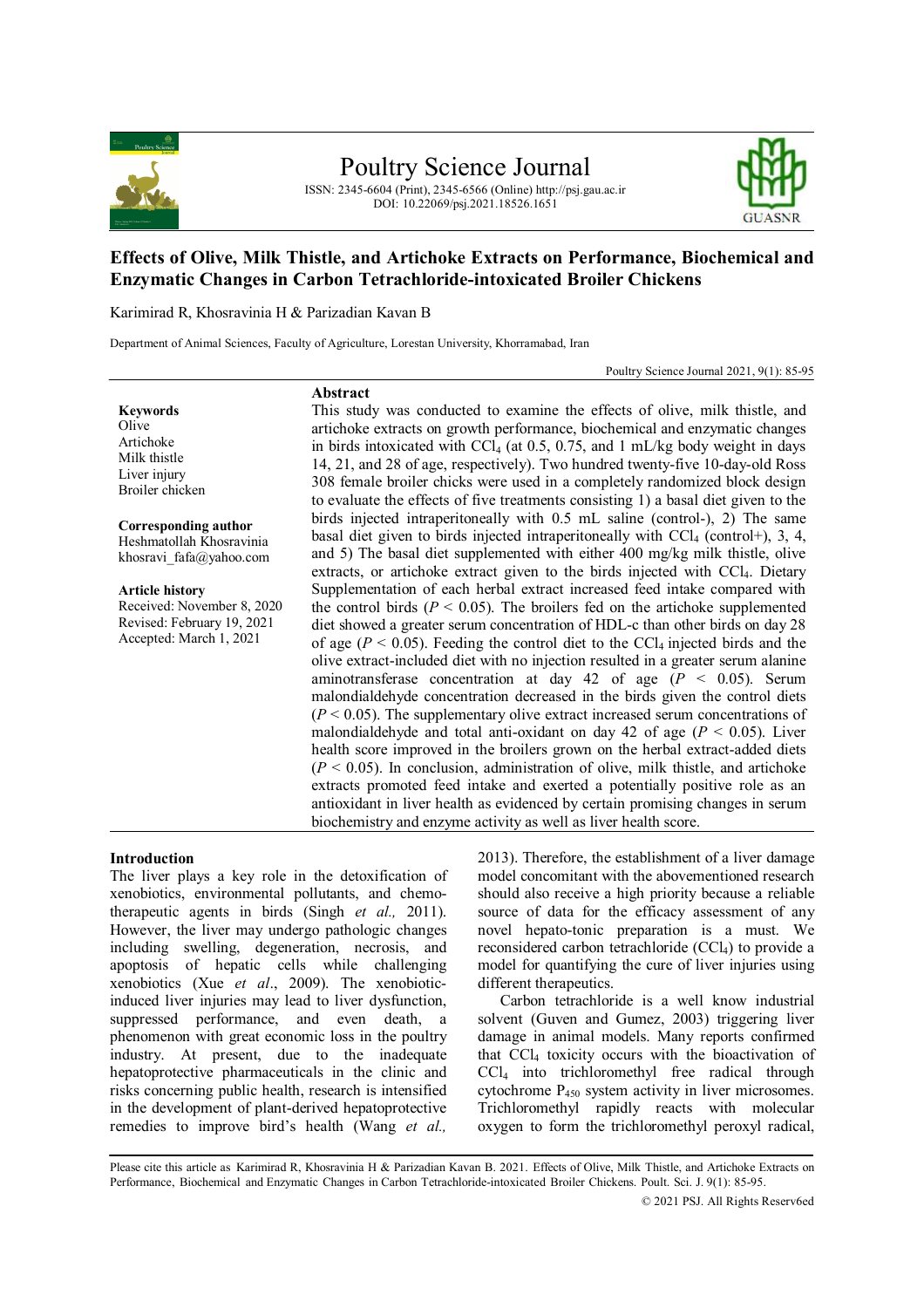which in turn, instigates lipid peroxidation and protein oxidation (Alalmalki, 2010).

Currently, many researchers are exploring the plant kingdom in search of novel medicinal agents to alleviate and prevent liver diseases (Lopez *et al.,* 2017). Several investigators have postulated that herbal extracts and plant-derived active ingredients can protect the liver against oxidative stress generated by CCl4, a fact that may realize by modifying the antioxidant enzyme activities (Mylonaki *et al.,* 2008; Tedesco *et al.,* 2004). It was shown that milk thistle extract (MTE) could protect the hepatocellular damage induced by  $\overrightarrow{CCl}_4$  due to its antioxidant activity (Lien *et al.,* 2016). The hepatoprotective and antioxidant activity of silymarin is caused by its possibility to inhibit the free radicals production in the metabolism of toxic substances (Dietrich *et al*., 2005). It has been shown that milk thistle seed protects birds against adverse effects of aflatoxin B1 (Kalorey *et al.,* 2005) and effectively stimulates the immune function and growth performance in the presence of immunosuppressant aflatoxin B1 in the feed (Chand *et al.* 2011). Silymarin stabilizes hepatocyte and other cell membranes and stimulates macromolecular and protein synthesis.

It was reported that the hydroxyl groups in the structure of the well-known phenolic compounds such as oleuropein, hydroxytyrosol, and luteolin are responsible for the antioxidant feature of olive extract (OE; Al-Azzawie and Alhamdani, 2006). The antioxidant properties of caffeoylquinic acids present in artichoke extract (AE) are also verified to be mainly responsible for their hepatoprotective action (Speroni et al., 2003). Therefore, this study aimed at examining the potential protective effects of olive, milk thistle, and artichoke extracts in hepatic damages in broiler chickens subjected to the oxidative stress and toxicity induced by repeated CCl<sup>4</sup> injection.

#### **Materials and Methods Animals and Diets**

A total of 225 Ross 308 female broiler chicks (10-dold with an average weight of  $300 \pm 5$  g) were distributed in 74 wire cages where they experienced a period of 3-day acclimatization in advance of the experimentation period. The birds were selected from a flock brooded in a force ventilated grow-out house during the first 10 days of age, following the protocols of the Animal Care Committee of the Lorestan University, Iran. During the same period, the ambient temperature and relative humidity were set to  $32 \pm 1$ °C and  $60 \pm 5$ %, respectively. The birds were also provided with an 18: 6 hours lighting to darkness lightening regimen, except for the first three days when they offered with 24-h illumination. Throughout the same period, the birds had free access to feed (Table 1) and water and immunized against Newcastle and Infectious Bronchitis viruses on day 4 of age. On day 10, the experimental birds were transferred to the battery cages ( $45 \times 50 \times 40$  cm for length, width, and attitude, respectively) arranging in seven rows (blocks) perpendicular to the airflow direction.

On day 14, the experiment was started by assigning 15 replicate cages of three birds each to any of the five experimental treatments consisting; 1) a basal pelleted diet given to the birds injected intraperitoneally (I.P.) with 0.5 mL saline (control -), 2) the basal pelleted diet given to birds injected i.p. with CCl<sub>4</sub>, 3) The basal diet  $+400$  mg/kg milk thistle extract given to the birds injected with  $\text{CCl}_4$ , 4) The basal diet  $+400$  mg/kg artichoke extract was given to the birds injected with  $CCl_4$ , and 5) The basal diet + 400 mg/kg olive extract given to the birds injected with  $CCl<sub>4</sub>$ . All  $CCl<sub>4</sub>$  injections were applied at 0.5, 0.75, and 1 mL/kg body weight (BW) in olive oil at a ratio of 1:1,  $v/v$  on days 14, 21, and 28 of age, respectively. The lightning schedule persevered identical to the pre-experimentation period. The environmental temperature during the first week of the experiment was set at 29°C and then slowly decreased by 2 to 3°C weekly to reach 24°C at the end of the fourth week when it was kept constant.

## **Composition of herbal extracts**

Milk thistle extract provided from Zardband Pharmaceuticals Co, Tehran-Iran. The product was a commercially available extract which contained silybins A and, the isosilybins A and B, silychristin A, isosilychristin, silydianin, and silymarin. Artichoke extract was supplied by Soha Jissa Co, Mazandaran-Iran, and its analysis revealed that it comprises caffeoylquinic acids, luteolin-7-glucoside, luteolin, apigenin-7-glucoside, caffeic acid, chlorogenic acid, eugenol, and rosmarinic acid (trace amount). Olive extract (freeze-dried) provided from Dana Kasian Co, Khorammabad, Lorestan, Iran, and contained oleuropein as the major polyphenolic compound, followed by oleic acid, palmitic acid, linoleic acid, octadecadienoic acid, stearic acid, palmitoleic acid, and tridecanoic acid.

## **Performance data**

Individual live body weight and cage-wise feed intake (FI) were recorded weekly and the collected data were used to generate daily weight gain (DWG), daily feed intake (DFI), and feed conversion ratio (FCR) data in days 28, 35 and 42 of age. No mortality was observed during the experimentation period.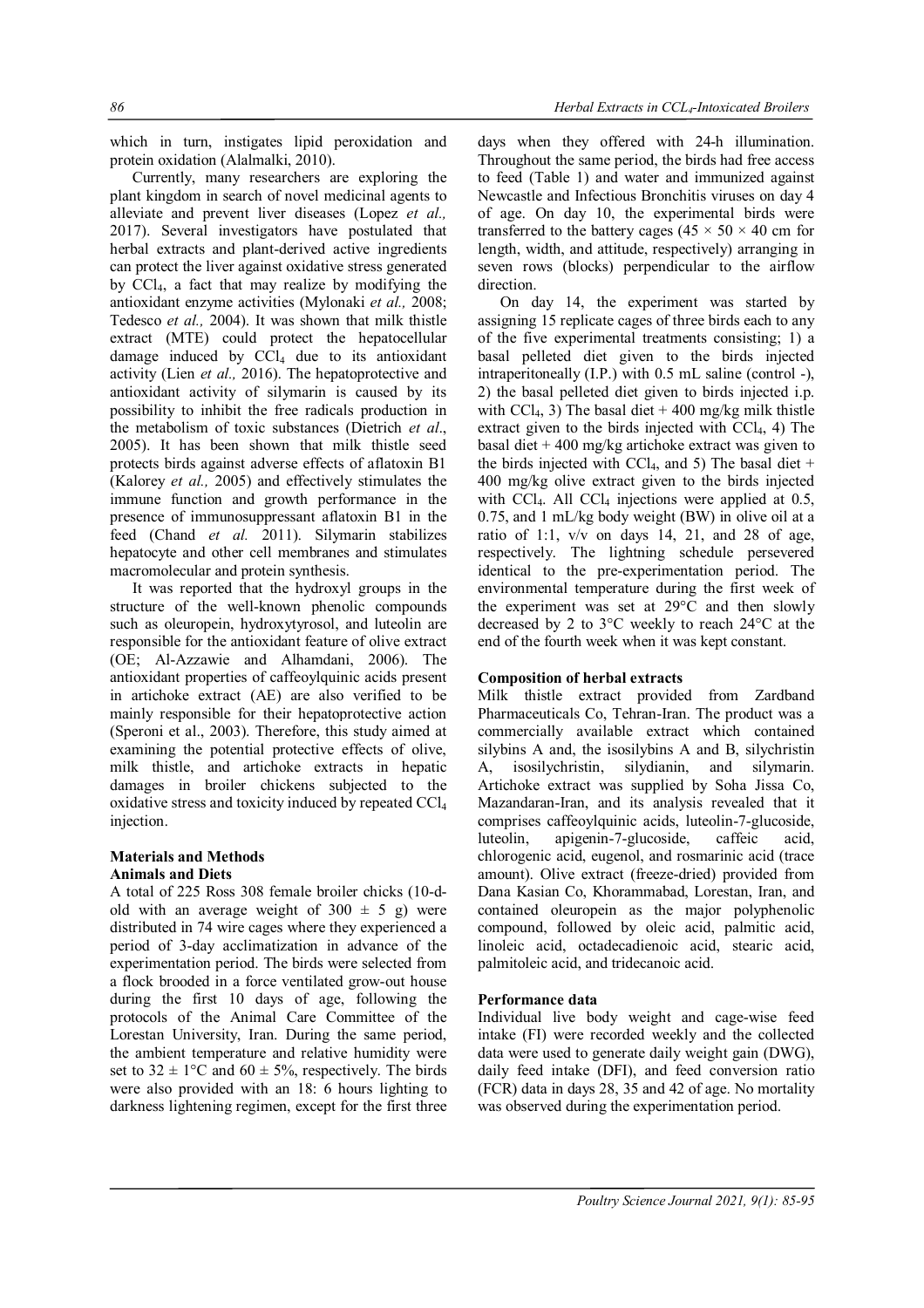**Table 1.** Ingredients and nutrients composition of the basal diet.

|                              | <b>Starter</b>       | Grower                | Finisher              |
|------------------------------|----------------------|-----------------------|-----------------------|
| Ingredients $(\% )$          | $(1-10 \text{ day})$ | $(11-25 \text{ day})$ | $(25-42 \text{ day})$ |
| Yellow maize                 | 57.56                | 60.96                 | 63.96                 |
| Soybean meal (44 % Protein)  | 36.28                | 33.80                 | 30.40                 |
| Soybean oil                  | 1.50                 | 1.00                  | 1.50                  |
| Dicalcium phosphate          | 1.24                 | 1.30                  | 1.10                  |
| CaCo <sub>3</sub>            | 1.80                 | 1.33                  | 1.20                  |
| DL-Methionine                | 0.20                 | 0.27                  | 0.20                  |
| L-Lysine HCL                 | 0.28                 | 0.20                  | 0.50                  |
| Salt                         | 0.14                 | 0.14                  | 0.14                  |
| Mineral Premix <sup>1</sup>  | 0.50                 | 0.50                  | 0.50                  |
| Vitamin Premix <sup>2</sup>  | 0.50                 | 0.50                  | 0.50                  |
| Nutrient composition         |                      |                       |                       |
| ME (Kcal/kg)                 | 3000                 | 2942                  | 3054                  |
| Crude protein $(\%)$         | 21.50                | 20.43                 | 18.62                 |
| Lysine $(\% )$               | 1.44                 | 1.09                  | 0.97                  |
| Methionine                   | 0.56                 | 0.60                  | 0.50                  |
| Methionine + Cystine $(\% )$ | 1.08                 | 0.59                  | 0.54                  |
| L-Threonine $(\% )$          | 0.97                 | 0.79                  | 0.72                  |
| Calcium $(\%)$               | 0.96                 | 0.85                  | 0.75                  |
| Available $P(\% )$           | 0.48                 | 0.42                  | 0.37                  |
| Na $(\%)$                    | 0.20                 | 0.20                  | 0.20                  |
| Chlorine $(\%)$              | 0.20                 | 0.04                  | 0.04                  |

<sup>1</sup>Each kilogram contains Vitamin A, 12000 IU; vitamin D3; 5000 IU; vitamin E 80 IU; vitamin K3; 3.2 mg; vitamin B1; 3.2 mg; vitamin B2; 8.6 mg; vitamin B3; 20 mg; vitamin B5; 65 mg; vitamin B6; 4.3 mg; vitamin B9; 2.2 mg; vitamin B12; 0.017 mg; vitamin H2; 0.30 mg;

choline chloride; 1700 mg <sup>2</sup>Each kilogram contains 1000 mg manganese; Zinc; 110000 mg; copper; 16,000 mg; selenium; 300 mg; iodine; 1250 mg; iron; 20,000 mg.

### **Blood Parameters**

At days 28, 35, and 42 of age, blood samples were collected from one bird of each cage (15 birds per treatment) via jugular vein puncture in a 10-mL anticoagulant-free tube. After stewing for about 90 minutes, blood samples were centrifuged at  $2000 \times g$ for 10 min. Sera samples were analyzed for concentration of triglycerides (TG), high-density lipoprotein-Cholesterol (HDL-c), total cholesterol (CHO), total protein (TP), urea, albumin (ALB), Creatinine (CRA), aspartate aminotransferase (AST) as well as alanine aminotransferase (ALT) and lactate dehydrogenase (LDH) enzymatic activities using an automated biochemical analyzer (Selects E automated biochemical analyzer (Selects E Autoanalyzer, Sr. No. 8-7140, Vital Pharma BV, Maarheeze, TheNetherlands). The analyzer employed enzymatic procedures that have been described by Elliott (1984) using SEPPIM Diagnostic Kits, in two replicates at 25°C.

Lipid oxidation was measured by the Thiobarbituric Acid Reactive Substances (TBARS) test. This method assesses oxidative stress by quantifying malondialdehyde (MDA), the main eventual product of lipid breakdown caused by oxidative stress. Plasma TAS in whole blood were assayed by an RX Daytona automatic clinical chemistry analyzer (Randox, Crumlin, UK) using a commercially available kit and following kit instructions (Miller *et al.*, 1993).

### **Liver and internal organs**

At 28, 35, and 42 days, 15 birds per treatment were

weighted and killed. Immune organs (bursa, spleen, and thymus) and liver, abdominal fat (AF), neck fat (NF), and pericardial fat (HF) were dissected, weighed, and were expressed as a percentage of BW. Livers from the slaughtered birds (42 days) were weighed and then macroscopically appraised for color and apparent health. Liver scores were assigned as follows: the most severe lesion and color alteration was given score 4 on a 4-point scale where normal received score 0, as described by Trott *et al*. (2014) with slight modifications. Then, specimens of the livers were kept at -4 °C pending fat extraction according to the method of Folch *et al*. (1956). Briefly, about 1 g of liver tissue was weighed, added to chloroform/methanol (2/1) to a final volume 20 times the volume of the tissue sample vortexed for one minute, allowed to stand with agitation for 2 h. The separated liquid was filtered through Whatman #1 filter paper into a 100-mL 54 graduated cylinder, and 5 mL of 7.3% Potassium chloride solution was included and mixed. After phase separation, the top layer was entirely drained off. Total lipids were measured gravimetrically after evaporating the solvent. The samples were then dried and weighed, and the total lipid weight was expressed as the percentage of liver fat against the total liver weight.

### **Statistical analysis**

A complete randomized block design was used to evaluate the response of broiler chickens to five experimental treatments. The blocks were 7 rows of cages perpendicular to the airflow direction in the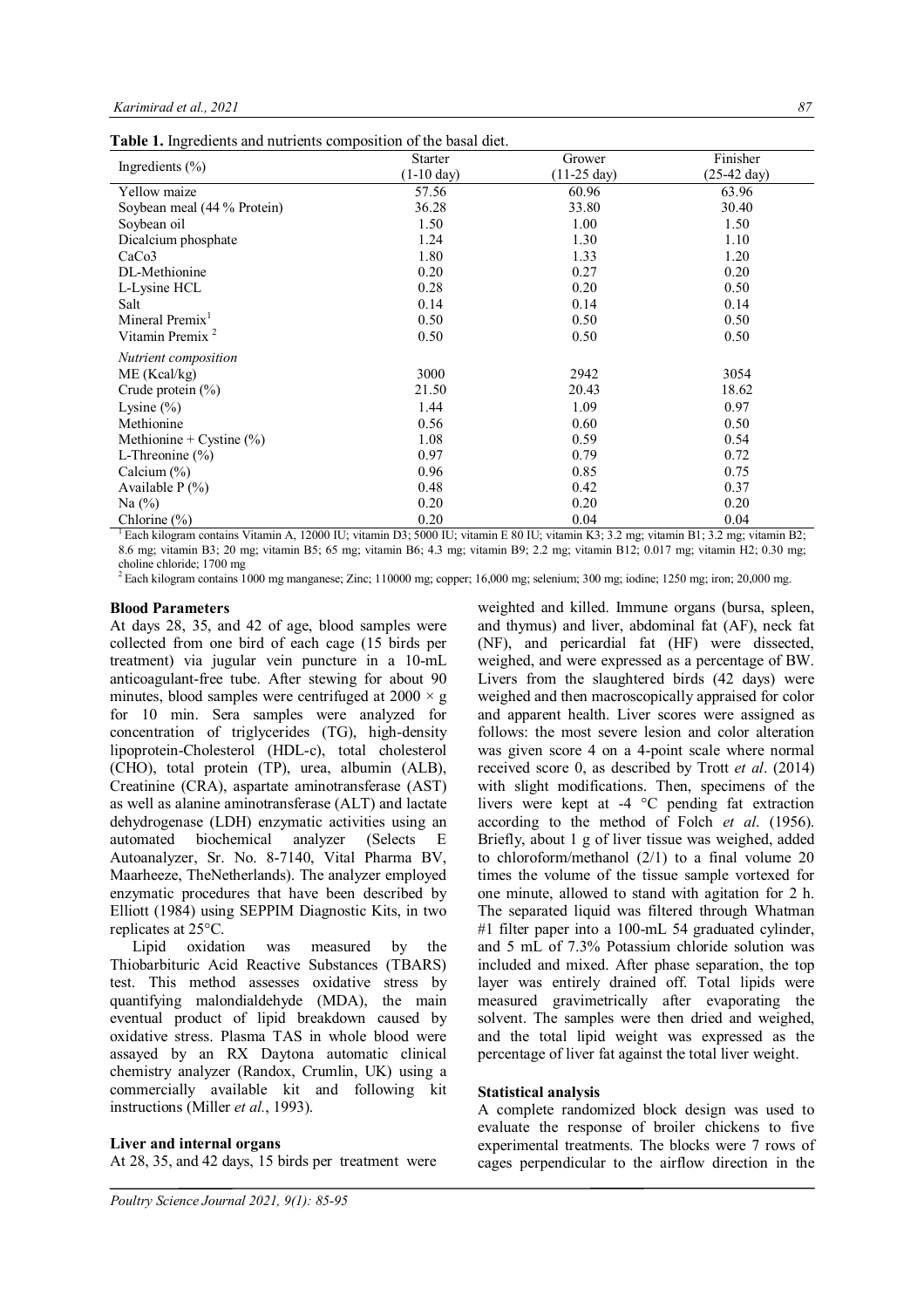experimental house. All data were analyzed using the GLM procedures of SAS 9.1 (SAS Institute, 2003). The Tukey test was used for multiple treatment comparisons (Kramer, 1956). The data collected as liver health scores were subjected to frequency analysis using PROC FERQ in the same statistical analysis software (SAS Institute, 2003). For all tests, significance was set at  $P \le 0.05$ .

#### **Results**

Administration of  $CCl<sub>4</sub>$  irrespective of the supplementary OE, MTE, and AE had no significant effect on the DWG of the birds on days 14 to 42 of age (Table 2). Mean DFI was greater in the birds receiving the plant extract-added diets than those fed with the un-supplemented diet with and without CCl<sub>4</sub> injection on days 14 to 42 of age  $(P < 0.05)$ . Birds who received the un-supplemented diet with CCl<sub>4</sub> injection showed an improved FCR (1.31) compared with the birds fed on the diet supplemented with AE (1.58) on days 14 to 28 of age (*P* < 0.05). Mean FCR decreased in the broilers fed with the unsupplemented diet along with and without CCl<sub>4</sub> injection compared with those receiving other diets on day 14 to 35 of age ( $P < 0.05$ ; Table 2).

**Table 2.** Weight gain (BWG, g), average feed intake (DFI, g) and feed conversion ratio (FCR) in broiler chickens fed on the experimental diets<sup>1</sup> during Days 28, 35, and 42 of age.

|            | $Con_{+}$                                                                                 | $Con-$             | Olive       | Artichoke      | Silymarin            | $SEM^2$ | $P$ -value |  |  |  |
|------------|-------------------------------------------------------------------------------------------|--------------------|-------------|----------------|----------------------|---------|------------|--|--|--|
|            |                                                                                           |                    |             | Day 28         |                      |         |            |  |  |  |
| <b>BWG</b> | 889.00                                                                                    | 851.47             | 910.00      | 883.20         | 863.07               | 30.065  | 0.6799     |  |  |  |
| DFI        | $1164.62^b$                                                                               | $1187.42^{b}$      | $1322.42^a$ | $1397.89^a$    | $1300.89^{\text{a}}$ | 34.314  | 0.0001     |  |  |  |
| <b>FCR</b> | $1.31^{d}$                                                                                | 1.40 <sup>dc</sup> | $1.46^{bc}$ | $1.58^{a}$     | $1.53^{ab}$          | 0.034   | 0.0001     |  |  |  |
|            |                                                                                           |                    |             | Day $35$       |                      |         |            |  |  |  |
| <b>BWG</b> | 1290.53                                                                                   | 1326.67            | 1275.73     | 1335.87        | 1330.60              | 39.993  | 0.7688     |  |  |  |
| DFI        | $1935.46^b$                                                                               | $2020.25^{b}$      | $2257.09^a$ | $2281.52^a$    | $2234.72^a$          | 48.057  | 0.0001     |  |  |  |
| <b>FCR</b> | $1.52^b$                                                                                  | $1.52^{b}$         | $1.80^a$    | $1.72^{\rm a}$ | $1.68^{a}$           | 0.042   | 0.0001     |  |  |  |
|            |                                                                                           |                    |             | Day 42         |                      |         |            |  |  |  |
| <b>BWG</b> | 1566.1                                                                                    | 1687.1             | 1679.7      | 1659.6         | 1745.7               | 75.093  | 0.5608     |  |  |  |
| <b>DFI</b> | $2661.2^{b}$                                                                              | $2829.9^{b}$       | $3139.1^a$  | $3108.2^a$     | $3143.0^a$           | 81.030  | 0.0001     |  |  |  |
| <b>FCR</b> | 1.73                                                                                      | 1.69               | 1.89        | 1.89           | 1.86                 | 0.071   | 0.1393     |  |  |  |
|            | ab Means in the same solumn without the same supercript differ significantly $(D < 0.05)$ |                    |             |                |                      |         |            |  |  |  |

Means in the same column without the same superscript differ significantly  $(P < 0.05)$ .

<sup>1</sup>Experimental diets; a pelletized diet with no intoxication or medication (Control negative; Con-) or grown on the same pelletized diet with CCl<sub>4</sub> injection (Control positive; Con+) and CCl<sub>4</sub> injection with the administration of olive, artichoke, or silymarin extract. Con+: CCl<sup>4</sup> were intraperitoneally injected at 0.5, 0.75, and 1 mL/kg body weight dosages in olive oil at a ratio of 1: 1,  $v/v$  in Days 14, 21, and 28 of age.

2 Standard error of the mean.

Mean abdominal fat, neck fat, and para-cardiac fat reduced in the birds receiving the MTE -added diet compared to the other birds on day 28 of age ( $P <$ 0.05; Table 3). The birds fed with the unsupplemented pelleted diet with  $CCl<sub>4</sub>$  injection showed a greater liver fat percentage than those who received the same diet and  $CCl<sub>4</sub>$  injection on day 28 of age  $(P < 0.05)$ . The birds maintained on the diet supplemented with OE had a greater proportional thymus and heart weight than those fed control diets on day 35 of age  $(P < 0.05)$ . At the end of the experimentation period, no significant difference was found in internal organs and fat percentage among birds subjected to the different treatments  $(P > 0.05)$ .

The serum concentration of HDL-c was greater in the birds fed on the diet supplemented with AE compared with those receiving the olive extractadded diet on day 28 of age  $(P < 0.05,$  Table 4). Mean serum concentration of CHO, TG, HDL-c, Urea, ALB, TP, and CRA was not affected by the experimental treatments at day 35 of age (Table 4, *P*  > 0.05). Serum activity of CHO decreased in the birds receiving the AE-supplemented diet than those fed with the positive control and the MTE supplemented diets at the end of the experiment  $(P < 0.05)$ . The mean concentration of HDL-c was lesser in the birds grown on the AE supplemented- diet compared to other birds except for negative control birds (*P* < 0.05). The broilers in the positive control group showed a greater serum TG level compared with the negative control birds  $(P < 0.05)$ .

Feeding the AE-supplemented diet increased serum activity of AST compared with those receiving the diet containing MTE on day 28 of age ( $P < 0.05$ ) Table 5). In the birds grown on the diet supplemented with AE and the negative control diet, serum activity of ALT was lesser than the birds fed with the diet supplemented with OE on day 28 of age ( $P < 0.05$ ). Serum ALT activity decreased in the birds maintained on the OE supplemented diet than those fed with diets supplemented with AE on day 35 of age ( $P < 0.05$ ). At the end of the experimentation period, the broilers fed with a non-supplemented diet along without  $CCl<sub>4</sub>$  injection, and those fed on the diet containing OE showed a greater ALT activity than other treatments  $(P \le 0.05)$ . Serum LDH activity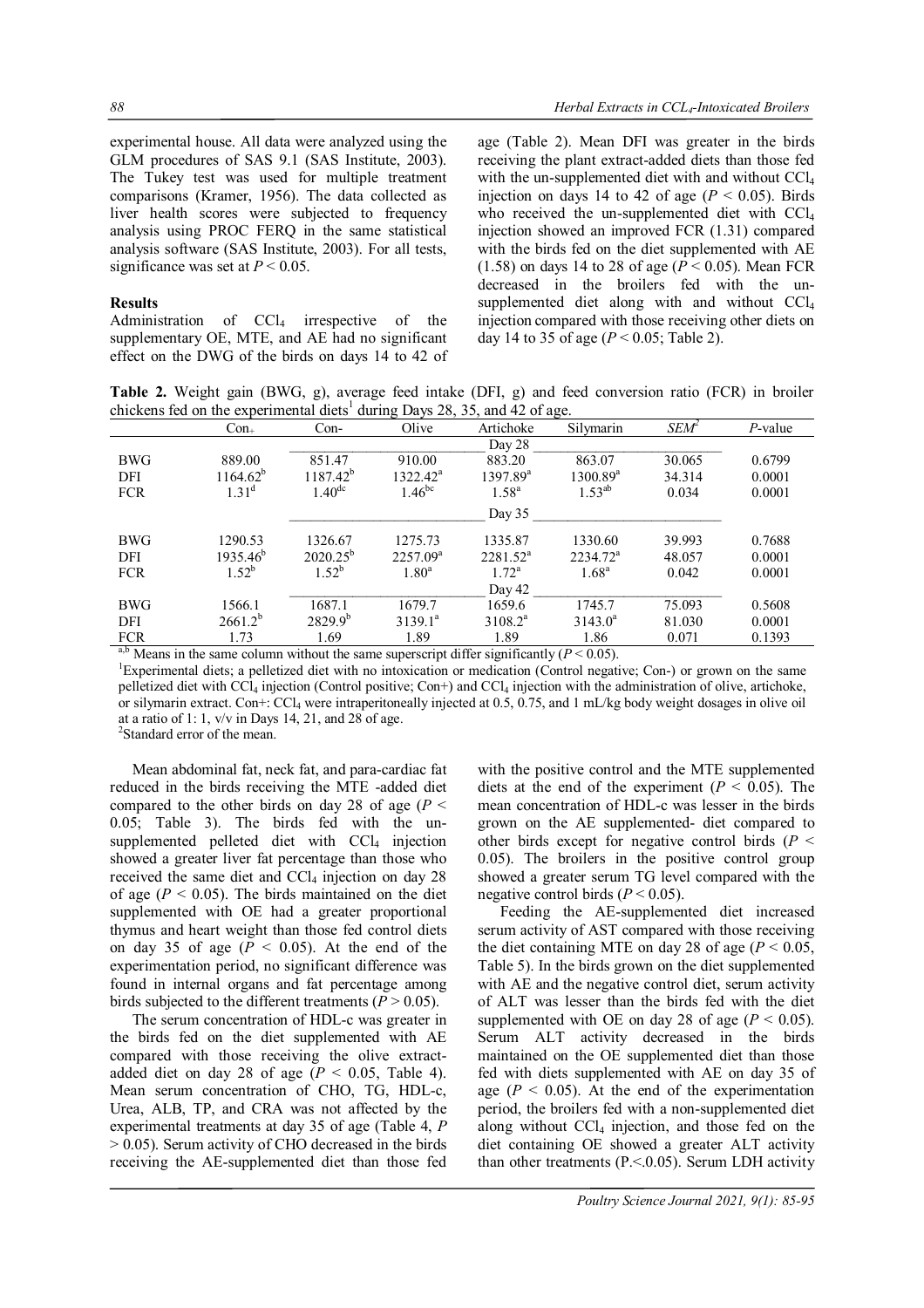was lesser in the control negative birds on day 42 of age  $(P < 0.05)$ , however, no difference was observed

among the birds on days 28 and 35 of age ( $P > 0.05$ ).

**Table 3.** Mean liver, thymus, bursa of Fabricius (BF), Abdominal Fat (AF), Neck Fat (NF), Heart Fat (HF), and Liver Fat (LF) percentage (as % of BW) in broiler chickens fed on the experimental diets<sup>1</sup> during in Day 28, 35 and 42 of age.

|                    | $Con+$         | Con-              | Olive              | Artichoke         | Silymarin          | $SEM^2$ | $P$ -value |
|--------------------|----------------|-------------------|--------------------|-------------------|--------------------|---------|------------|
|                    |                |                   |                    | Day 28            |                    |         |            |
| Liver              | 2.62           | 2.65              | 2.33               | 2.52              | 2.37               | 0.110   | 0.1591     |
| Thymus             | 0.15           | 0.14              | 0.17               | 10.11             | 0.11               | 0.017   | 0.0903     |
| Spleen             | 0.08           | 0.09              | 0.08               | 0.08              | 0.08               | 0.006   | 0.0903     |
| BF                 | 0.15           | 0.14              | 0.14               | 0.14              | 0.13               | 0.011   | 0.9404     |
| AF                 | $1.22^a$       | $1.25^{\text{a}}$ | $1.28^{a}$         | $1.25^a$          | $0.98^{b}$         | 0.079   | 0.0695     |
| NF                 | $0.35^{ab}$    | $0.46^{\rm a}$    | $0.44^{\rm a}$     | $0.33^{ab}$       | $0.25^{\rm b}$     | 0.055   | 0.0728     |
| <b>HF</b>          | $0.05^{\rm a}$ | 0.06 <sup>a</sup> | $0.05^{\rm a}$     | 0.05 <sup>a</sup> | $0.04^b$           | 0.005   | 0.0287     |
| LF                 | $5.63^{a}$     | $3.54^{b}$        | 4.61 <sup>ab</sup> | $4.52^{ab}$       | $5.25^{ab}$        | 0.681   | 0.0196     |
|                    |                |                   |                    | Day 35            |                    |         |            |
| Liver              | 2.18           | 2.26              | 2.27               | 2.13              | 2.12               | 0.106   | 0.7883     |
| Thymus             | $0.17^{\rm b}$ | $0.16^{b}$        | $0.27^{\rm a}$     | $0.20^{\rm ab}$   | 0.20 <sup>ab</sup> | 0.023   | 0.0238     |
| Spleen             | 0.10           | 0.09              | 0.11               | 0.10              | 0.09               | 0.007   | 0.5084     |
| BF                 | 0.11           | 0.13              | 0.14               | 0.13              | 0.13               | 0.009   | 0.4024     |
| Heart              | $0.32^{b}$     | $0.32^{b}$        | $0.36^{a}$         | $0.35^{ab}$       | $0.32^{b}$         | 0.012   | 0.0454     |
| $\rm AF$           | 1.39           | 1.35              | 1.36               | 1.32              | 0.36               | 0.084   | 0.9841     |
| NF                 | 0.46           | 0.42              | 0.51               | 0.47              | 0.48               | 0.082   | 0.9673     |
| HF                 | 0.06           | 0.06              | 0.07               | 0.05              | 0.06               | 0.010   | 0.4700     |
| LF                 | 7.09           | 6.88              | 6.18               | 6.99              | 6.86               | 0.867   | 0.9526     |
|                    |                |                   |                    | Day 42            |                    |         |            |
| Liver              | 2.21           | 2.10              | 1.95               | 2.05              | 1.94               | 0.103   | 0.3296     |
| Thymus             | 0.15           | 0.18              | 0.17               | 0.18              | 0.18               | 0.024   | 0.8696     |
| Spleen             | 0.09           | 0.09              | 0.09               | 0.10              | 0.09               | 0.010   | 0.9460     |
| BF                 | 0.08           | 0.10              | 0.07               | 0.09              | 0.09               | 0.011   | 0.5856     |
| Heart              | 0.31           | 0.31              | 0.30               | 0.32              | 0.32               | 0.0173  | 0.9695     |
| $\rm AF$           | 1.24           | 1.26              | 1.27               | 1.32              | 0.30               | 0.107   | 0.9860     |
| $\rm{NF}$          | 0.21           | 0.30              | 0.29               | 0.31              | 0.28               | 0.050   | 0.6644     |
| HF                 | 0.04           | 0.06              | 0.04               | 0.05              | 0.06               | 0.007   | 0.2917     |
| $\rm LF$<br>$9h -$ | 5.73           | 4.70              | 4.63               | 6.17              | 5.16               | 0.554   | 0.2541     |

<sup>a,b</sup> Means in the same column without the same superscript differ significantly ( $P < 0.05$ ).

<sup>1</sup>Experimental diets; a pelletized diet with no intoxication or medication (Control negative; Con-) or grown on the same pelletized diet with CCl<sub>4</sub> injection (Control positive; Con+) and CCl<sub>4</sub> injection with the administration of olive, artichoke, or silymarin extract. Con+: CCl<sup>4</sup> were intraperitoneally injected at 0.5, 0.75, and 1 ml/kg body weight dosages in olive oil at a ratio of 1: 1,  $v/v$  in Days 14, 21, and 28 of age.

2 Standard error of the mean.

Serum malondialdehyde concentration increased in the positive control birds and those fed with the olive supplemented diet on day 28 of age ( $P < 0.05$ , Table 6). The broilers grown on the diet supplemented with OE had a greater serum MDA level than those fed with the negative control diet on day 42 of age  $(P < 0.05)$ . No difference was found in serum total anti-oxidant (TA) and MDL concentration at day 35 of age  $(P > 0.05)$ . The broiler fed with the diet supplemented with AE had a greater serum TA concentration compared with those receiving the olive supplemented diet  $(P < 0.05)$ , while the reverse

results were observed in the same birds at 42 days of age  $(P<.0.05)$ .

Liver health score was appraised based on a 4 grade scale, influenced by the experimental treatments  $(P < 0.05$ ; Table 7). The frequency of scores 1 and 3, was greater (66.67% and 24.39) in birds receiving the positive control diet. The birds receiving the AE-supplemented diet showed higher frequency for score 2 compared with the birds receiving other treatment combinations on days 35 and 42 of age (*P* < 0.05).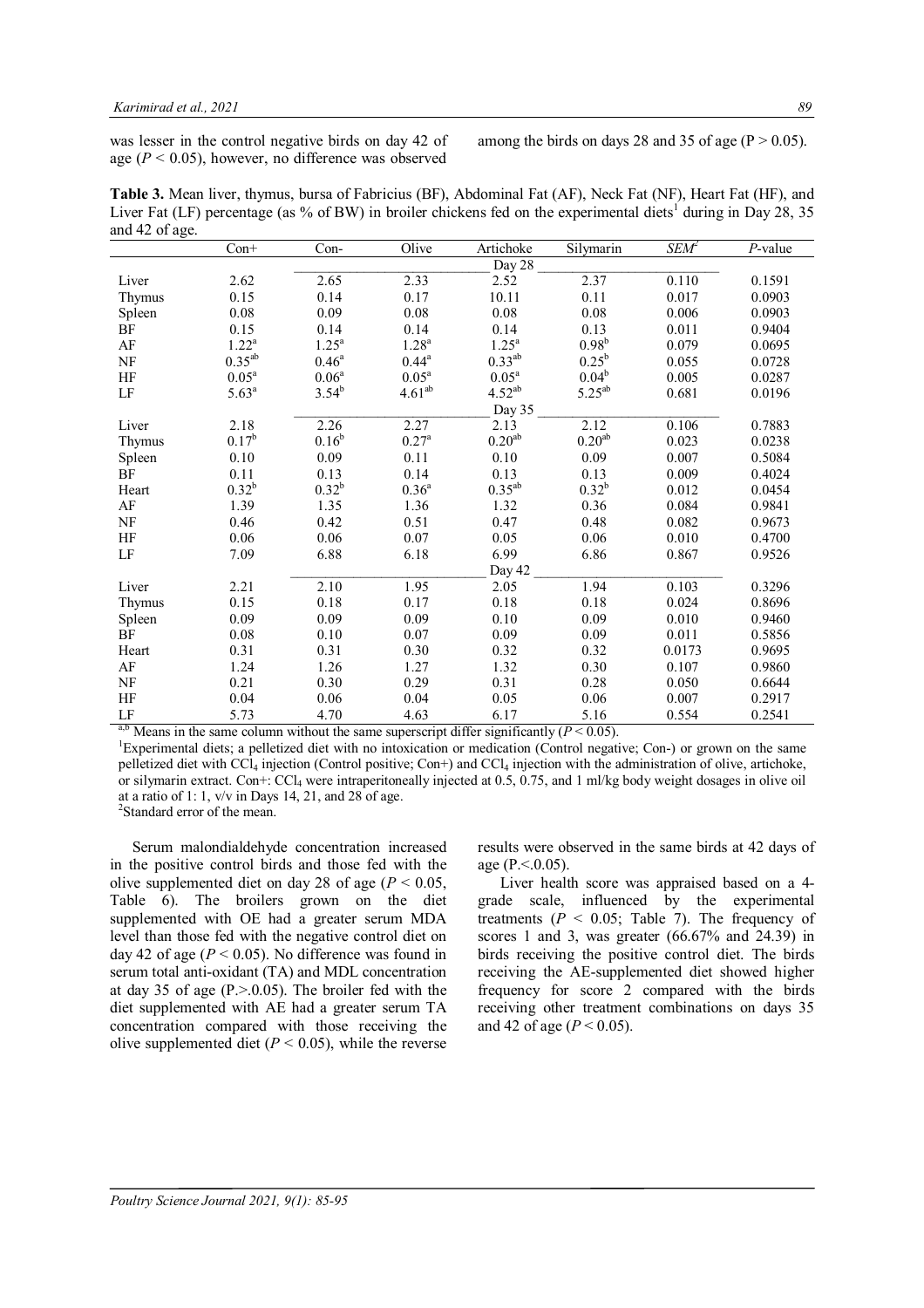**Table 4.** Mean Total Cholesterol (TC), Triglycerides (TG), High-density lipoprotein-cholesterol (HDL-c), Urea, Albumin (ALB), Total protein (TP), and Creatinine (CRA) concentrations (mg/dL) in broiler chickens fed on the experimental diets<sup>1</sup> during Days 28, 35 and 42 of age.

|                        | $Con+$       | $Con-$        | Olive              | Artichoke    | Silymarin    | $SEM^2$ | $P$ -value |
|------------------------|--------------|---------------|--------------------|--------------|--------------|---------|------------|
|                        |              |               |                    | Day 28       |              |         |            |
| <b>CHO</b>             | 117.70       | 120.00        | 116.60             | 125.30       | 119.90       | 5.717   | 0.4064     |
| TG                     | 83.90        | 75.40         | 77.40              | 73.90        | 92.10        | 7.119   | 0.4811     |
| HDL-c                  | $63.80^{ab}$ | $63.40^{ab}$  | 60.20 <sup>b</sup> | $71.60^a$    | $66.20^{ab}$ | 3.514   | 0.0341     |
| Urea                   | 3.85         | 3.57          | 3.21               | 4.40         | 3.49         | 0.433   | 0.3005     |
| ALB                    | 1.02         | 1.11          | 0.96               | 1.05         | 1.04         | 0.054   | 0.2112     |
| <b>TP</b>              | 2.89         | 3.06          | 2.78               | 2.97         | 2.87         | 0.099   | 0.3147     |
| <b>CRA</b>             | 0.26         | 0.16          | 0.21               | 0.16         | 0.20         | 0.057   | 0.9351     |
|                        |              |               |                    | Day 35       |              |         |            |
| <b>CHO</b>             | 142.00       | 121.80        | 118.80             | 122.40       | 124.50       | 9.815   | 0.6010     |
| TG                     | 65.50        | 59.90         | 57.90              | 55.40        | 60.70        | 5.514   | 0.1850     |
| HDL-c                  | 79.20        | 67.20         | 66.40              | 71.00        | 73.00        | 5.159   | 0.5375     |
| Urea                   | 2.48         | 2.37          | 1.87               | 1.56         | 1.69         | 0.359   | 0.2283     |
| ALB                    | 1.31         | 1.11          | 1.21               | 1.22         | 1.13         | 0.121   | 0.5765     |
| <b>TP</b>              | 3.73         | 3.07          | 3.31               | 3.61         | 3.33         | 0.267   | 0.4531     |
| <b>CRA</b>             | 0.16         | 0.13          | 0.14               | 0.13         | 0.09         | 0.028   | 0.1759     |
|                        |              |               |                    | Day 42       |              |         |            |
| <b>CHO</b>             | $126.70^a$   | $105.80^{ab}$ | $116.50^{ab}$      | $87.30^{b}$  | $127.80^{a}$ | 13.620  | 0.3121     |
| TG                     | $101.90^a$   | $65.90^{b}$   | $79.70^{ab}$       | $70.40^{ab}$ | $78.80^{ab}$ | 11.820  | 0.0207     |
| HDL-c                  | $69.20^a$    | $58.20^{ab}$  | $69.60^{\rm a}$    | $51.40^{b}$  | $69.00^a$    | 5.846   | 0.0562     |
| Urea                   | 3.50         | 2.89          | 2.71               | 2.61         | 3.53         | 0.585   | 0.6500     |
| <b>ALB</b>             | 1.25         | 0.95          | 1.30               | 0.90         | 1.34         | 0.170   | 0.3132     |
| <b>TP</b>              | 3.49         | 2.82          | 3.47               | 2.94         | 3.81         | 0.401   | 0.5200     |
| <b>CRA</b><br>$ah - c$ | 0.22         | 0.15          | 0.21               | 0.23         | 0.22         | 0.043   | 0.2561     |

<sup>a,b</sup> Means in the same column without the same superscript differ significantly ( $P < 0.05$ ).

<sup>1</sup>Experimental diets; a pelletized diet with no intoxication or medication (Control negative; Con-) or grown on the same pelletized diet with CCl<sub>4</sub> injection (Control positive; Con+) and CCl<sub>4</sub> injection with the administration of olive, artichoke, or silymarin extract. Con+: CCl<sub>4</sub> were intraperitoneally injected at  $0.5$ ,  $0.75$ , and 1 ml/kg body weight dosages in olive oil at a ratio of 1: 1,  $v/v$  in Days 14, 21, and 28 of age.

<sup>2</sup>Standard error of the mean.

**Table 5.** Means Aspartate aminotransferase (AST), Alanine aminotransferase (ALT), and Lactate dehydrogenase (LDH) concentrations (U/liter) in broiler chickens fed on the experimental diets<sup>1</sup> during Days 28, 35, and 42 of age.

| --0        |                                                                                                                                                                                                                                                               |               |                   |                  |                |                         |            |  |  |  |
|------------|---------------------------------------------------------------------------------------------------------------------------------------------------------------------------------------------------------------------------------------------------------------|---------------|-------------------|------------------|----------------|-------------------------|------------|--|--|--|
|            | $Con+$                                                                                                                                                                                                                                                        | $Con-$        | Olive             | Artichoke        | Silymarin      | <i>SEM</i> <sup>2</sup> | $P$ -value |  |  |  |
|            |                                                                                                                                                                                                                                                               | Day 28        |                   |                  |                |                         |            |  |  |  |
| <b>AST</b> | $247.80^{ab}$                                                                                                                                                                                                                                                 | $265.20^{ab}$ | $243.00^{ab}$     | $284.60^{\circ}$ | $238.80^{b}$   | 15.863                  | 0.2992     |  |  |  |
| <b>ALT</b> | $8.30^{ab}$                                                                                                                                                                                                                                                   | $6.60^{b}$    | $9.40^{\circ}$    | $6.70^{b}$       | $7.80^{ab}$    | 0.863                   | 0.1007     |  |  |  |
| <b>LDH</b> | 5.83                                                                                                                                                                                                                                                          | 6.18          | 6.56              | 5.66             | 6.52           | 0.627                   | 0.6721     |  |  |  |
|            |                                                                                                                                                                                                                                                               |               |                   | Day 35           |                |                         |            |  |  |  |
| <b>AST</b> | 351.90                                                                                                                                                                                                                                                        | 312.20        | 294.10            | 291.20           | 299.60         | 24.234                  | 0.7276     |  |  |  |
| <b>ALT</b> | $5.40^{bc}$                                                                                                                                                                                                                                                   | $9.10^{ab}$   | 4.00 <sup>c</sup> | $10.40^{\rm a}$  | $8.70^{ab}$    | 1.470                   | 0.0187     |  |  |  |
| <b>LDH</b> | 4.70                                                                                                                                                                                                                                                          | 5.26          | 6.80              | 5.33             | 5.57           | 0.753                   | 0.5640     |  |  |  |
|            |                                                                                                                                                                                                                                                               |               |                   | Day 42           |                |                         |            |  |  |  |
| <b>AST</b> | 301.20                                                                                                                                                                                                                                                        | 313.40        | 32.20             | 262.10           | 305.60         | 27.640                  | 0.8307     |  |  |  |
| ATT        | $7.70^{\rm b}$                                                                                                                                                                                                                                                | $21.30^a$     | $25.70^{\circ}$   | $6.70^{b}$       | $7.60^{b}$     | 1.750                   | 0.0001     |  |  |  |
| <b>LDH</b> | $8.98^{a}$                                                                                                                                                                                                                                                    | $6.52^{b}$    | $8.73^{\rm a}$    | $9.64^{\circ}$   | $8.60^{\rm a}$ | 0.694                   | 0.0124     |  |  |  |
|            | $abc$ $M_1$ , $a_1$ , $b_2$ , $c_3$ , $d_4$ , $d_5$ , $d_6$ , $d_7$ , $d_8$ , $d_9$ , $d_9$ , $d_9$ , $d_9$ , $d_9$ , $d_9$ , $d_9$ , $d_9$ , $d_9$ , $d_9$ , $d_9$ , $d_9$ , $d_9$ , $d_9$ , $d_9$ , $d_9$ , $d_9$ , $d_9$ , $d_9$ , $d_9$ , $d_9$ , $d_9$ , |               |                   |                  |                |                         |            |  |  |  |

 $a,b,c$  Means in the same column without the same superscript differ significantly ( $P < 0.05$ ). <sup>1</sup>Experimental diets; a pelletized diet with no intoxication or medication (Control negative; Con-) or grown on the same pelletized diet with CCl<sub>4</sub> injection (Control positive; Con+) and CCl<sub>4</sub> injection with the administration of olive, artichoke, or silymarin extract. Con+: CCl<sub>4</sub> were intraperitoneally injected at 0.5, 0.75, and 1 ml/kg body weight dosages in olive oil at a ratio of 1: 1,  $v/v$  in Days 14, 21, and 28 of age.

2 Standard error of the mean.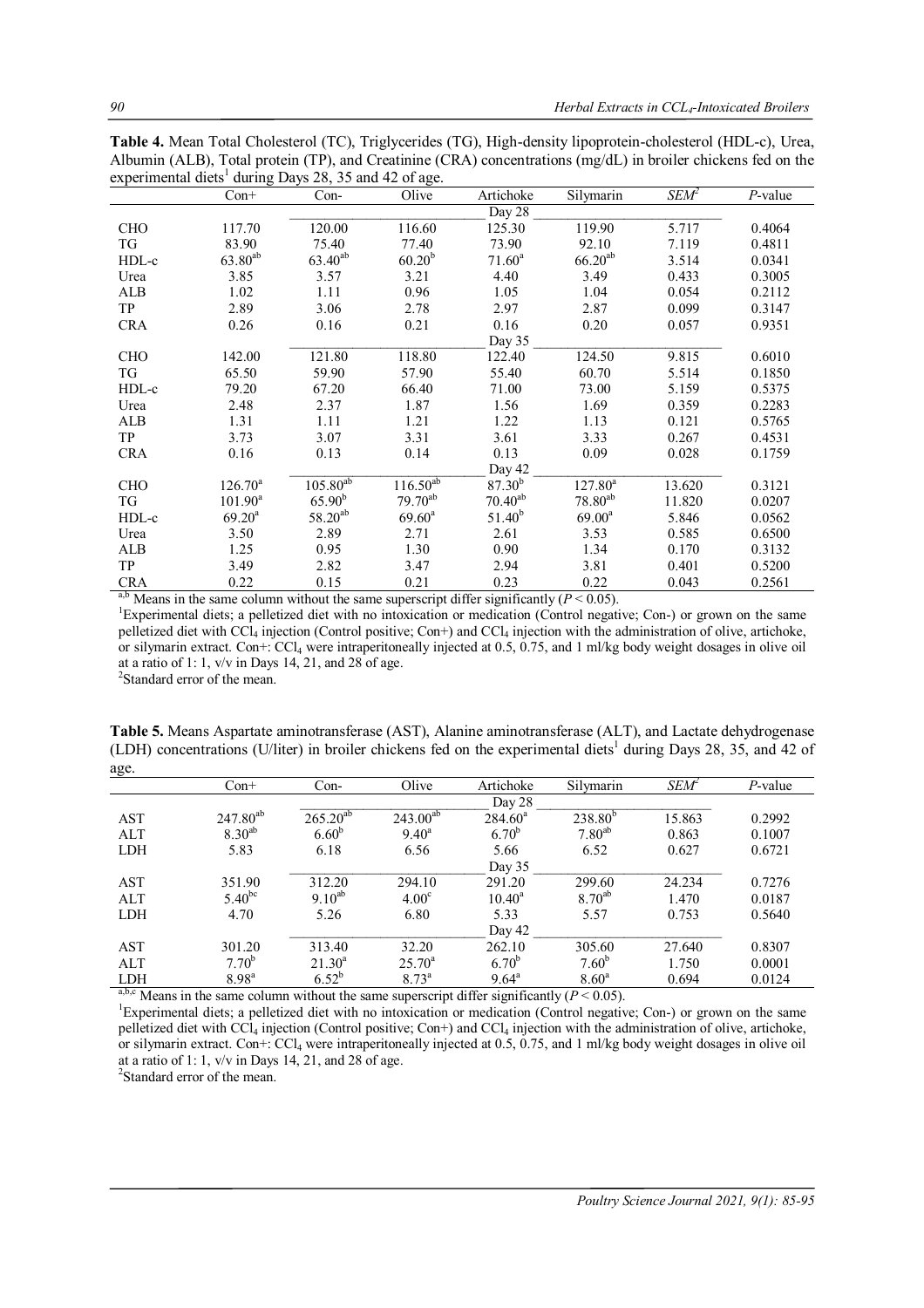|                            | $Con+$         | Con-        | Olive          | Artichoke      | Silymarin   | $SEM^2$ | P-value |
|----------------------------|----------------|-------------|----------------|----------------|-------------|---------|---------|
|                            |                |             |                | Day 28         |             |         |         |
| <b>MDA</b>                 | $1.61^{\circ}$ | $1.22^{b}$  | $1.49^{\rm a}$ | $1.47^{\circ}$ | $1.22^{b}$  | 0.088   | 0.0224  |
| <b>TA</b>                  | $1.57^{ab}$    | $1.52^{ab}$ | $1.34^{b}$     | $1.72^{\rm a}$ | $1.54^{ab}$ | 0.109   | 0.0456  |
|                            |                |             |                | Day 35         |             |         |         |
| <b>MDA</b>                 | 1.49           | 1.37        | 1.50           | 1.89           | 1.48        | 0.187   | 0.6725  |
| TA                         | 1.18           | 1.12        | 1.07           | 1.02           | 1.02        | 0.118   | 0.7360  |
|                            |                |             |                | Day 42         |             |         |         |
| <b>MDA</b>                 | $1.60^{ab}$    | $1.26^{b}$  | $1.85^{\rm a}$ | $1.37^{ab}$    | 1 39ab      | 0.175   | 0.0139  |
| TA                         |                | $1.20^{ab}$ | $1.29^{a}$     | $0.88^{b}$     |             | 0.0294  | 0.0325  |
| $\sim$ 1. $\sim$ 1. $\sim$ | $1.13^{ab}$    |             |                |                | $1.26^{ab}$ |         |         |

**Table 6.** Means MDA and Total anti-oxidant concentrations ( $\mu$ mol/L) in broiler chickens fed on the experimental diets<sup>1</sup> during Days 28, 35, and 42 of age.

<sup>a,b</sup> Means in the same column without the same superscript differ significantly ( $P < 0.05$ ).

<sup>1</sup>Experimental diets; a pelletized diet with no intoxication or medication (Control negative; Con-) or grown on the same pelletized diet with CCl<sup>4</sup> injection (Control positive; Con+) and CCl<sup>4</sup> injection with the administration of olive, artichoke, or silymarin extract. Con+:  $\text{CCl}_4$  were intraperitoneally injected at 0.5, 0.75, and 1 ml/kg body weight dosages in olive oil at a ratio of 1: 1,  $v/v$  in Days 14, 21, and 28 of age.

2 Standard error of the mean.

Table 7. Percent of Liver color in broiler chickens fed on the experimental diets<sup>1</sup> during Days 28, 35, and 42 of age.

| ۰ ت                    | $Con+$       | $Con-$         | Olive    | Artichoke                   | Silymarin                                 | Chi-square | P-value |
|------------------------|--------------|----------------|----------|-----------------------------|-------------------------------------------|------------|---------|
|                        |              |                |          | Day 28                      |                                           |            |         |
| Score 0                | 50.00        | 50.00          | 00.00    | 00.00                       | 00.00                                     | 2.00       | 0.158   |
| Score 1                | 9.09         | 13.64          | 22.73    | 22.73                       | 31.82                                     | 88.00      | 0.0001  |
| Score 2                | 24.44        | 17.78          | 20.00    | 20.00                       | 17.78                                     | 180        | 0.0001  |
| Score 3                | 11.11        | 33.33          | 11.11    | 44.44                       | 00.00                                     | 27.00      | 0.0014  |
|                        |              |                |          | Day $35$                    |                                           |            |         |
| Score 0                | 00.00        | 00.00          | 00.00    | 00.00                       | 00.00                                     | 00.00      | 00.00   |
| Score 1                | 66.67        | 00.00          | 00.00    | 00.00                       | 33.33                                     | 3.00       | 0.0833  |
| Score 2                | 15.63        | 21.88          | 18.75    | 28.13                       | 15.63                                     | 128.00     | 0.0001  |
| Score 3                | 22.50        | 20.00          | 22.50    | 12.50                       | 22.50                                     | 160.00     | 0.0001  |
|                        |              |                |          | Day 42                      |                                           |            |         |
| Score 0                | 00.00        | 00.00          | 00.00    | 00.00                       | 00.00                                     | 00.00      | 00.00   |
| Score 1                | 66.67        | 00.00          | 00.00    | 00.00                       | 33.33                                     | 3.00       | 0.0833  |
| Score 2                | 12.90        | 22.58          | 19.35    | 29.03                       | 16.13                                     | 124.00     | 0.0001  |
| Score 3                | 24.39        | 19.51          | 21.95    | 12.20                       | 21.95                                     | 164.00     | 0.0001  |
| ahx<br>$\cdot$ $\cdot$ | $\mathbf{I}$ | $\cdot$<br>. 1 | $\cdots$ | $\cdot$ $\sim$<br>$\cdot$ 1 | $\sqrt{D}$<br>$\sim$ $\sim$ $\sim$ $\sim$ |            |         |

Means in the same column without the same superscript differ significantly  $(P < 0.05)$ . <sup>1</sup>Experimnatal diets; A pelletized diet with no intoxication or medication (Control negative; Con-) or grown on the same pelletized diet with CCl<sub>4</sub> injection (Control positive; Con+) and CCl<sub>4</sub> injection with the administration of olive, artichoke, or silymarin. Con+: CCl<sup>4</sup> were intraperitoneally injected at 0.5, 0.75, and 1 ml/kg body weight dosages in olive oil at a ratio of 1: 1,  $v/v$  in Days 14, 21, and 28 of age.

## **Discussion**

Carbon tetrachloride is among the agents potentially able to damage the liver by inducing the production of free radicals. In the current study, intraperitoneal administration of CCl<sub>4</sub> demonstrated no or minimal effects on most of the evaluated parameters. We anticipated deteriorating effects of  $CCl<sub>4</sub>$  injection on liver function evidenced by suppressed performance and prominent elevation in liver enzymes activity in serum as well as obvious liver lesions as previously reported by Sonkusale *et al*. (2011), Khodadust *et al*. (2015), Wang *et al*. (2013), Vahed *et al*., (2016) and Baradaran *et al*. (2019) in broiler chickens as well as Behboodi *et al*. (2017) and Khorramshahi *et al*. (2014) in Japanese quail. We chose the administrated dose and routes for CCl<sup>4</sup> based on the Sonkusale *et al*. (2011) and Gad *et al*. (2011) studies; however, the lack of an obvious response in the birds could be

attributed to the bird's health and immune system function. Our results disagree findings of Sonkusale *et al.* (2011) and Gad *et al*. (2011) who reported intraperitoneal injection of CCl<sup>4</sup> to broilers significantly increased serum concentrations of total cholesterol and decreased serum concentrations of albumin, total protein, and HDL. Although, the outcome of the current study is not in line with Vahed *et al*. (2016) results who described that liver weight was lesser than that of the birds received  $\text{CCl}_4$  (1.581) vs 1.451) and marigold oil extracts (MOE) alleviated the negative effect of  $CCl<sub>4</sub>$  on this trait. In this study, the relative weight of the thymus was greater in the birds who received 300 mg/kg of MOE +  $CCl<sub>4</sub>$ . These researchers also observed that serum activity of SGOT and SGPT were increased when  $CCL$  was added to the diets and MOE was able to reduce the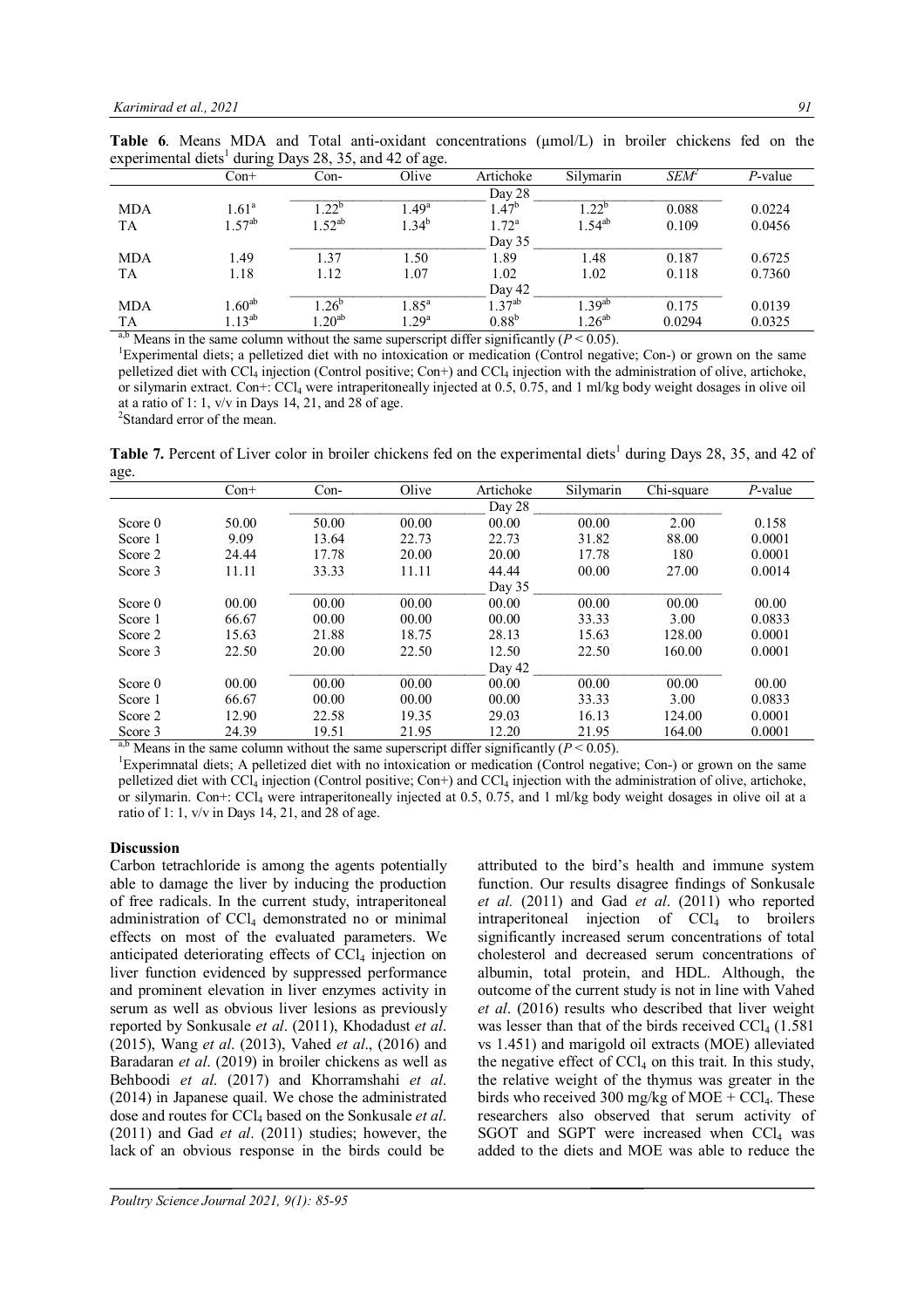negative effects of  $CCl<sub>4</sub>$  on blood metabolites of bilirubin, cholesterol, and triglyceride.

Irrespective of  $CCl_4$  administration, supplementary plant extracts did not improve the growth performance of the birds in terms of BWG and FCR at day 42 of age, the results which confirm Behboodi *et al*. (2017) and Khodadust et al. (2015) findings. Our results also are inconsistent with the El Iraqi *et al.* (2013), Akbari and Torki (2014), and Khodadust *et al*. (2015) findings, who reported that the alcoholic extract of many herbs improved growth performance in broiler chicken. In the current study, FI increased in the positive control birds but the mean values of FI decreased in the olive oil-treated birds than that of the negative control birds in the 3rd week of the experimentation period. This outcome disagrees Al-Seeni *et al.* (2019) findings, who reported no change in FI as a result of  $CCl<sub>4</sub>$  induced liver hepatotoxicity.

In the current study, supplementary milk thistle extract reduced the proportional weight of abdominal fat, neck fat as well as the fat accumulated around the heart. Samudram *et al.* (2008) reported lower total protein levels in blood serum following the destructive effects of  $CCL<sub>4</sub>$  on the function of the rat liver. Fani Makki *et al*. (2014) reported that milk thistle extract had no effects on serum concentration of total protein and albumin which disagrees with our findings. Behboodi *et al.* (2017) observed that injection of  $CCl<sub>4</sub>$  to broilers decreased serum concentration of total protein and albumin by 28 and 18 percent, respectively. In the current study, milk thistle extract +  $CCl<sub>4</sub>$  treated birds showed lower serum levels of triglyceride and LDL, signifying the stimulatory effects of milk thistle extract in lipid metabolism as previously reported by Tollba *et al.* (2010) who demonstrated that using milk thistle extract can reduce blood lipids in broilers, hens and quails.

It was already shown that hepatic necrosis irrespective of pathogenesis, causes elevated serum enzyme activity and decreases the activity of antioxidant enzymes such as SOD and catalase (Eidi, 2011). Our results revealed that artichoke and olive extracts reduced ALT activity. Al-Seeni *et al*. (2016) reported that CCl<sup>4</sup> -induced hepatotoxicity increased ALT, AST, and ALP activity and decreased serum total protein, albumin, and total bilirubin concentration in the rat. They observed that superoxide dismutase (SOD) and glutathione reductase (GSST) activity decreased and lipid peroxide in serum and liver tissue increased as a result of the liver damage. In this study treating the CCl4- intoxicated rats with olive oil significantly improved liver integrity and function. Nateghi *et al*. (2013) showed that artichoke leaf extract reduced ALT level in CCl4-intoxicated broilers. Mehmetçik *et al.* (2008) and Fallah *et al.* (2013) also reported that

feeding artichoke leaf extract to rats decreased liver enzyme activity compared with the birds poisoned with CCl4. On the contrary, Abdo *et al*. (2007) observed no effect of dietary levels of artichoke leaves in broiler diets on liver enzymes.

Malondialdehyde is widely used to assess the magnitude of oxidative deterioration of lipids due to oxidative stress (Baradarana *et al.,* 2019). On day 42, supplementary artichoke extracts decreased MDA in the birds feeding the diet containing milk thistle extract. The protective and antioxidant activities of milk thistle extract on cellular mitochondrial stability and integrity have frequently been reported (Pradeep *et al.,* 2007). A previous study indicated that milk thistle extract can inhibit  $CCl<sub>4</sub>$  activation through inhibition of the cytochrome  $P_{450}$  system (Mikstacka et al., 2002). On the contrary to our results, Baradaran *et al.* (2019) showed that serum MDA content was greater in CCl4-challenged birds. The greater concentration of MDA in the birds receiving the OEsupplemented diet in the present study disagree with the observations of Oke *et al*. (2017), who reported olive leaf extract reduced MAD in broiler chickens and attributed this finding to the ability of the olive extract to confer adequate antioxidant protection against lipid peroxidation. These results confirm the outcome of Gorinstein *et al.* (2002) report who demonstrated that olive oil ingredients (virgin, and to less degree lampante), possess hypolipidemic and antioxidant properties, in particular, when these oils are added to the diets of rats fed cholesterol. They attributed the positive properties of the olive oils mostly to their phenolic compounds.

In this study, we apprised liver color and apparent health based on the method described by Choi *et al*. (2012) on a 5-point scale, with 1 being a normal deep red color, and 5 being a yellow or putty-like colored liver. The birds receiving AE supplemented diet, showed higher frequency for score 2 compared with the birds receiving other treatment combinations on days 35 and 42 of age. Based on the scores assigned to each liver, no evidence was found for either increased visible liver damage by CCl<sub>4</sub>-intoxication or improved external liver health as well as color by dietary supplementation of herbal extracts.

# **Conclusion**

It was concluded that exposure to  $\text{CCl}_4$  (at the doses of 0.5, 0.75, and 1 mL/kg body weight) through an intraperitoneal route did not disrupt liver function in broiler chicken indicated by no leakage of the liver enzymes into the bloodstream and no depreciated liver external appraisal scores, but it is very likely CCl<sup>4</sup> are highly toxic to birds at high doses. Administration of olive, milk thistle and artichoke extracts showed a potentially positive role as an antioxidant in liver health as evidenced by certain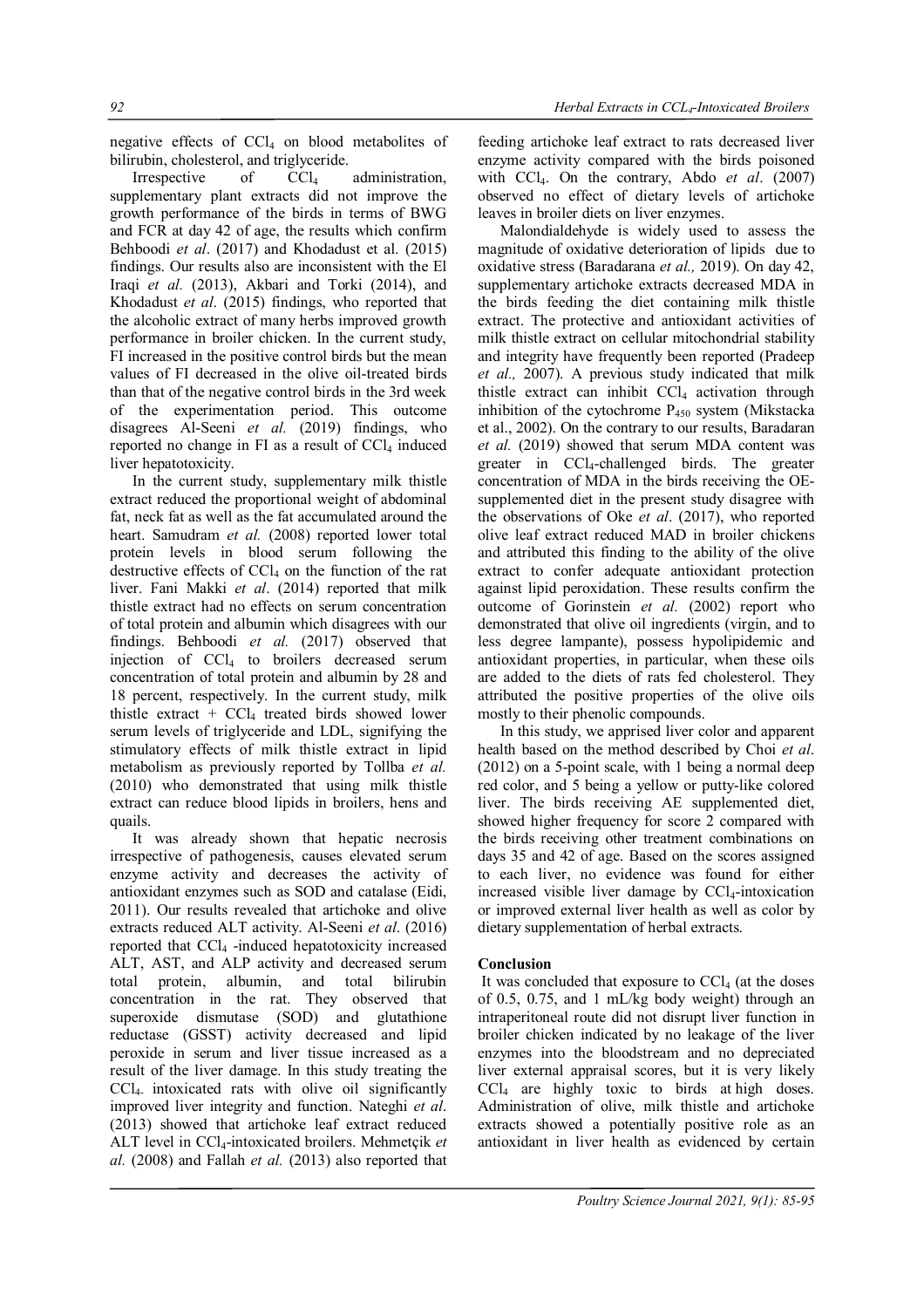promising changes in serum biochemistry and enzyme activity as well as liver health score.

## **ORCID**

Razzagh Karimirad

http://orcid.org/0000-0001-9096-6682

## **Reference**

- Abdo ZMA, Radwan N & Selim N. 2007. The Effect of artichoke leaves meal on the utilization of dietary energy for broiler chicks. International Journal of Poultry Science, 6: 973-982. DOI: 10.3923/ijps.2007.973.982
- Akbari M & Torki M. 2014. Effects of dietary chromium picolinate and peppermint essential oil on growth performance and blood biochemical parameters of broiler chicks reared under heat stress conditions. International Journal of Biometeorology, 58: 1383-1391. DOI: 10.1007/ s00484-013-0740-1
- Alalmalki LA. 2010. Antioxidant properties of thymol and butylated hydroxytoluene in carbo tetrachloride – induced mice liver injury. Journal of King Abdulaziz University-Science, 22: 239- 248. DOI: 10.4197/Sci.22-1.16
- AL-Azzawie HF & Alhamdani MSS. 2006. Hypoglycemic and antioxidant effect of oleuropein in alloxan-diabetic rabbits. Life Science, 78: 1371-1377. DOI: 10.1016/j.lfs. 2005.07.029
- Al-Seeni, MN, El Rabey HA, Zamzami MA & Alnefayee AM. 2016. The hepatoprotective activity of olive oil and *Nigella sativa* oil against CCl<sup>4</sup> induced hepatotoxicity in male rats. BMC Complementary and Alternative Medicine*,* 16: 438. DOI: 10.1186/s12906-016-1422-4
- Baradaran A, Samadi F, Ramezanpour SS & Yousefdoust S. 2019. Hepatoprotective effects of silymarin on CCl4-induced hepatic damage in broiler chicken model. Toxicology Reports*,* 6: 788–794. DOI: 10.1016/j.toxrep.2019.07.011
- Behboodi HR, Samadi F, Shams Shargh M, Ganji F & Samadi S. 2017. Effects of silymarin on growth performance, internal organs and some blood parameters in japanese quail subjected to oxidative stress induced by carbon tetrachloride. Poultry Science Journal, 5: 31-40. DOI: 10.22069/ PSJ.2017.11578.1201
- Chand N, Muhammad D, Durrani FR, Qureshi MS & Sahibzada S. 2011. Protective effects of milk thistle (*Silybum marianum*) against aflatoxin b1 in broiler chicks. Asian Australasian Journal of Animal Sciences, 24: 1011-1018. DOI: 10.5713/ ajas.2011.10418
- Choi YI, Ahn HJ, Lee BK, Oh ST, An BK & Kang CW. 2012. Nutritional and hormonal induction of fatty liver syndrome and effects of dietary

Heshmatollah Khosravinia http://orcid.org/0000-0001-6752-4237

Bahman Parizadian Kavan http://orcid.org/0000-0002-6776-7885

lipotropic factors in egg-type male chicks. Asian-Australasian Journal of Animal Science, 25: 1145–52. DOI: 10.5713/ajas.2011.11418

- Dietrich DR, Heussner AH & O'Brien E. 2005. Ochratoxin A: Comparative pharmacokinetics and toxicological implications (experimental and domestic animals and humans). Food Additives and Contaminants, 22: 45–52. DOI: 10.1080/ 02652030500309327
- Eidi A, Eidi M, Al-Ebrahim M, Haeri Rohani A & Mortazavi P. 2010. Protective effects of sodium molybdate on carbon tetrachloride induced hepatotoxicity in rats. Journal of Trace Elements in Medicine and Biology, 14: 67-71. DOI: 10. 1016/j.jtemb.2010.12.003
- El Iraqi KG, Abdelgawad EM, Ibrahim HM & El Sawe AE. 2013. Effect of *Gingko biloba*, dry peppermint and vitamin C as anti-stress on broiler welfare during summer heat stress. Global Veterinaria, 10: 770-778. DOI: 10.5829/idosi.gv. 2013.10.7.73207
- Elliott RJ. 1984. Ektachem DT-60 Analyzer. Physician's Leading Computation. 2: 6.
- Fallah RA, Kiani A & Azarfar A. 2013. Effect of Artichoke leaves meal and Mentha extract (*Mentha piperita*) on immune cells and blood biochemical parameters of broilers. Global Veterinaria, 10: 99-102. DOI: 10.5829/idosi.gv. 2013.10.1.71206
- Fani Makki O, Omidi A, Afzali N, Sarir H, Frouzanmehr M & Shibak A. 2014. Efficacy of *Silybum marianum* seeds in ameliorating the toxic effects of aflatoxin B1 in Broilers. Iranian Journal of Toxicology, 8: 977-982.
- Folch J, Lees MG & Stanley HS. 1956. A simple method for the isolation and purification of total lipids from animal tissues. Journal of Biological Chemistry, 226: 497-509.
- Gad AS, Khadrawy YA, El-Nekeety AA, Mohamed SR, Hassan NS & Abdel-Wahhab MA. 2011. Antioxidant activity and hepatoprotective effects of whey protein and spirulina in rats. Nutrition, 27: 582-589. DOI: 10.1016/j.nut.2010.04.002
- Gorinstein S, Leontowicz H, Lojek A, Leontowicz M, Ciz M, Krzeminski R, Gralak M, Czerwinski J, Jastrzebski Z, Trakhtenberg S, Grigelmo-Miguel N, Soliva-Fortuny R & Martin-Belloso O. 2002. Olive oils improve lipid metabolism and increase antioxidant potential in rats fed diets containing cholesterol. Journal of Agriculture and Food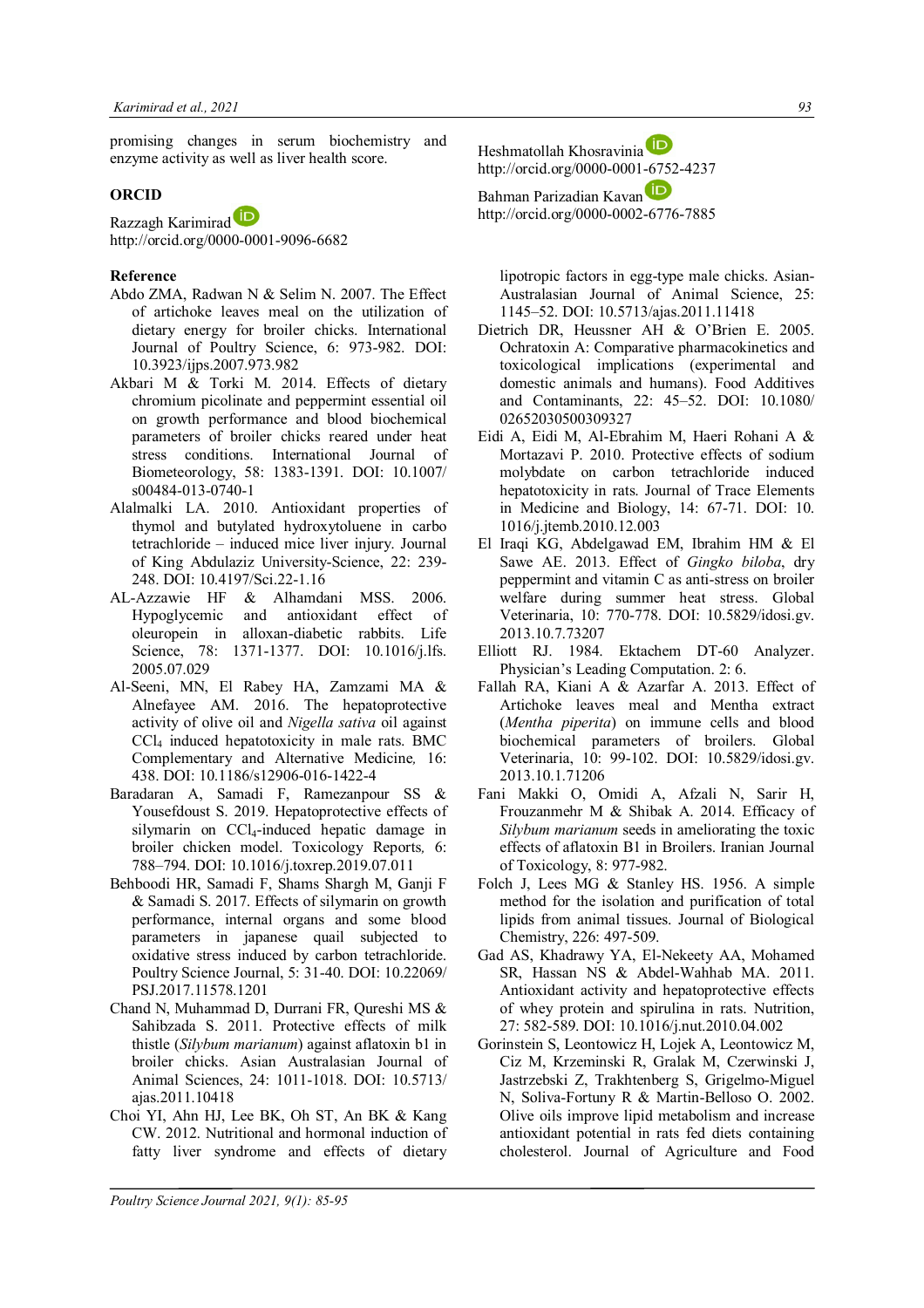Chemistry, 50: 6102-6108. DOI: 10.1021/ jf020306k

- Guven A & Gumez M. 2003. The effect of kefir on the activities of GSH-Px, GST, CAT, GSH and LPO levels in carbon tetrachloride-induced mice tissues. Journal of veterinary medicine.B, Infectious diseases and veterinary public health Vet. Public Health, 50: 412-416. DOI: 10.1046/ j.1439-0450.2003.00693
- Kalorey DR, Kurkure NV, Ramgaonkar IS, Sakhare PS, Warke S & Nigot NK. 2005. Effect of polyherbal feed supplement "Growell" during induced aflatoxicosis, ochratoxicosis and combined mycotoxicoses in broilers. Asian-Australian Journal Animal Science, 18: 375-383. DOI: 10.5713/AJAS.2005.375
- Khodadust MR, Samadi F, Ganji F, Jafari Ahangar Y & Asadi GH. 2015. Effects of peppermint (*Mentha piperita* L.) alcoholic extract on carbon tetrachloride-induced hepatotoxicity in broiler chickens under heat stress condition. Poultry Science Journal, 3: 1- 16. DOI: 10.22069/PSJ. 2015.2323
- Khorramshahi M, Samadi F & Ganj F. 2014. The effects of *Cynara scolymus* L. on carbon tetrachloride induced liver toxicity in Japanese quail. International Journal of Agriculture Science, 4: 362–369.
- Kramer CY. 1956. Extension of multiple range tests to group means with unequal number of replications. Biomet*,* 12: 307-310. DOI: 10.2307/ 3001469
- Lien DTP, Hoang CTK, Thi Hanh N, Chu DX, Tram PTB & Toan HT. 2016. Hepatoprotective effect of silymarin on chronic hepatotoxicity in mice induced by carbon tetrachloride. Journal of Pharmacognosy and Phytochemistry, 5: 262-266.
- Lopez CP, Sumalapao DEP & Villarante NR. 2017. Hepatoprotective activity of aqueous and ethanolic *Bixa orellana* L. leaf extracts against carbon tetrachloride-induced hepatotoxicity. National Journal of Physiology, Pharmacy and Pharmacology, 7: 972-976. DOI: 10.5455/njppp. 2017.7.0412011052017
- Mehmetçik G, Ozdemirler G, Koçak-Toke N, Cevikbaş U & Uysal M. 2008. Effect of pretreatment with artichoke extract on carbon tetrachloride-induced liver injury and oxidative stress. Experimental and Toxicologic Pathology, 60: 475-80. DOI: 10.1016/j.etp.2008.04.014
- Miller NJ, Rice-Evans C, Davies MJ, Gopinathan & Milner A. 1993. A Novel Method for Measuring Antioxidant Capacity and its Application to Monitoring the Antioxidant Status in Premature Neonates. Clinical Science, 84: 407-412. DOI: 10. 1042/cs0840407
- Mikstacka R, Gnojkowski J & Baer-Dubowska W. 2002. Effect of natural phenols on the catalytic

activity of cytochrome P450 2E1. Acta Biochimica Polonica, 49: 917–925. DOI: 024904917

- Mylonaki S, Kiassos E, Makris DP & Kefalas P. 2008. Optimization of the extraction of olive (*Oleaeuropaea*) leaf phenolics using water/ethanol-based solvent systems and response surface methodology. Analytical and Bio analytical Chemistry, 392: 977–985. DOI: 10. 1007/s00216-008-2353-9
- Nateghi R, Samadi F, Ganji F & Zerehdaran S. 2013. Hepatoprotective effects of *Cynara scolymus* L. extract on  $CCl<sub>4</sub>$  induced liver injury in broiler chickens. International Journal of Agricultural Science, 3: 678-688.
- Oke OE, Emeshili UK, Iyasere OS, Abioja MO, Daramola JO, Ladokun AO, Abiona JA, Williams TJ, Rahman SA, Rotimi SO, Balogun SI & Adejuyigbe AE. 2017. Physiological responses and performance of broiler chickens offered olive leaf extract under a hot humid tropical climate. The Journal of Applied Poultry Research, 3: 376– 382. DOI: 10.3382/japr/pfx005
- Pradeep K, Mohan CVR, Gobianand K & Karthikeyan S. 2007. Silymarin modulates the oxidant–antioxidant imbalance during diethylnitrosamine induced oxidative stress in rats. European Journal of Pharmacology, 560: 110–116. DOI: 10.1016/j.ejphar.2006.12.023
- Samudram P, Rajeshwari H, Vasuki R, Geetha A & Sathiya Moorthi P. 2008. Hepatoprotective activity of Bi-herbal ethanolic extract on CCl<sup>4</sup> induced hepatic damage in rats. Asian. Journal of Biochemistry, 3: 308-314. DOI: 10.3923/ajb. 2008.308.314
- SAS. 2003. User' s Guide: Statistics, Version 9.1 Edition. Inst., Inc., Cary, NC.
- Singh S, Mehta A & Mehta P. 2011. Hepatoprotective activity of *Cajanus cajan* against carbon tetrachloride induced liver damage. International Journal of Pharmacy and Pharmaceutical Sciences, 3:146-147.
- Sonkusale P, Bhandarke AG, Kurkare NV, Ravikanth K, Maini S & Sood D. 2011. Hepatoprotective activity of Superliv liquid and Repchol in CCl<sup>4</sup> induced FLKS syndrome in broilers. International Journal of Poultry Science, 10: 49-55. DOI: 10. 3923/ijps.2011.49.55
- Speroni E, Cervellati R, Govoni P, Guizzardi S, Renzulli C & Guerra MC. 2003. Efficiency of different *Cynara scolymus* preparations liver complaints. Journal of Ethnopharmacology, 86: 203–211. DOI: 10.1016/s0378-8741(03)00076-x
- Tedesco D, Steidler S, Galletti S, Tameni M, Sonzogni O & Ravarotto L. 2004. Efficacy of silymarin-phospholipid complex in reducing the toxicity of aflatoxin  $B_1$  in broiler chicks. Poultry